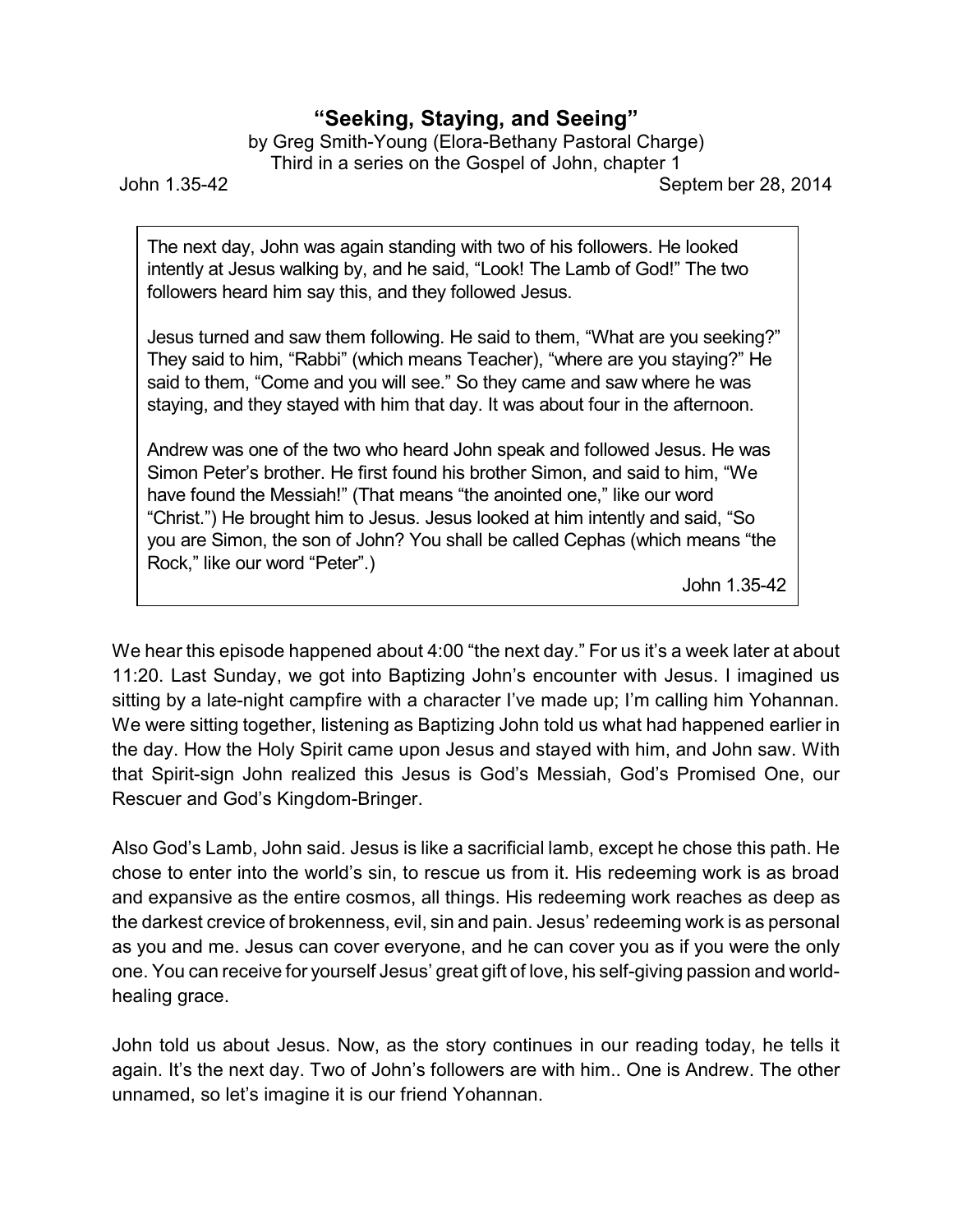John points them again to Jesus, the Lamb of God. Us too. They start after him.

II

Jesus turns. Until now in this book, much has been said about him. Now Jesus speaks, for the first time, directly too us. With a question! *"What are you seeking?"*

What a great question! Let Jesus' question penetrate you.

*What are you seeking?* Where lies your deepest dissatisfaction? Your most persistent yearning? The promise you almost dare not hope for, yet can't stop dreaming of?

*What are you seeking?* How will you answer Jesus? What will you say?

He won't necessarily give you exactly what your looking for. What Jesus does is take us into him, and re-shape our desires, re-form our dissatisfactions. He re-orients our yearnings, and seeds us with new dreams.

Too often we are sure what we want. Yet Jesus knows us better. He invites us to put everything in his hands, including what we are seeking, and follow him. Follow him to receive the fullness of who he is. And thereby, following him, you receive the fullness of who you are.

*What are you seeking?*

III

Andrew and (I'm imagining) Yohannan don't answer directly. Instead, they ask, *"Teacher, where are you staying?"* It seems a peculiar response to *"What are you seeking?"* Still, it is wisdom.

*Teacher, where are you staying?* If we are going to follow him, if we are going to be with him, we have to know where he is.

Where is Jesus staying? Jumping ahead, after his crucifixion and resurrection, Jesus ascended into the heavenly realm. I don't think heaven is some far off place. It is the Godspace that is everywhere. Hidden, yet breaking it. Not here fully, yet fully present.

*Where are you staying, Jesus?* Everywhere heaven is.

Yet "everywhere" feels vague. Jesus is concrete.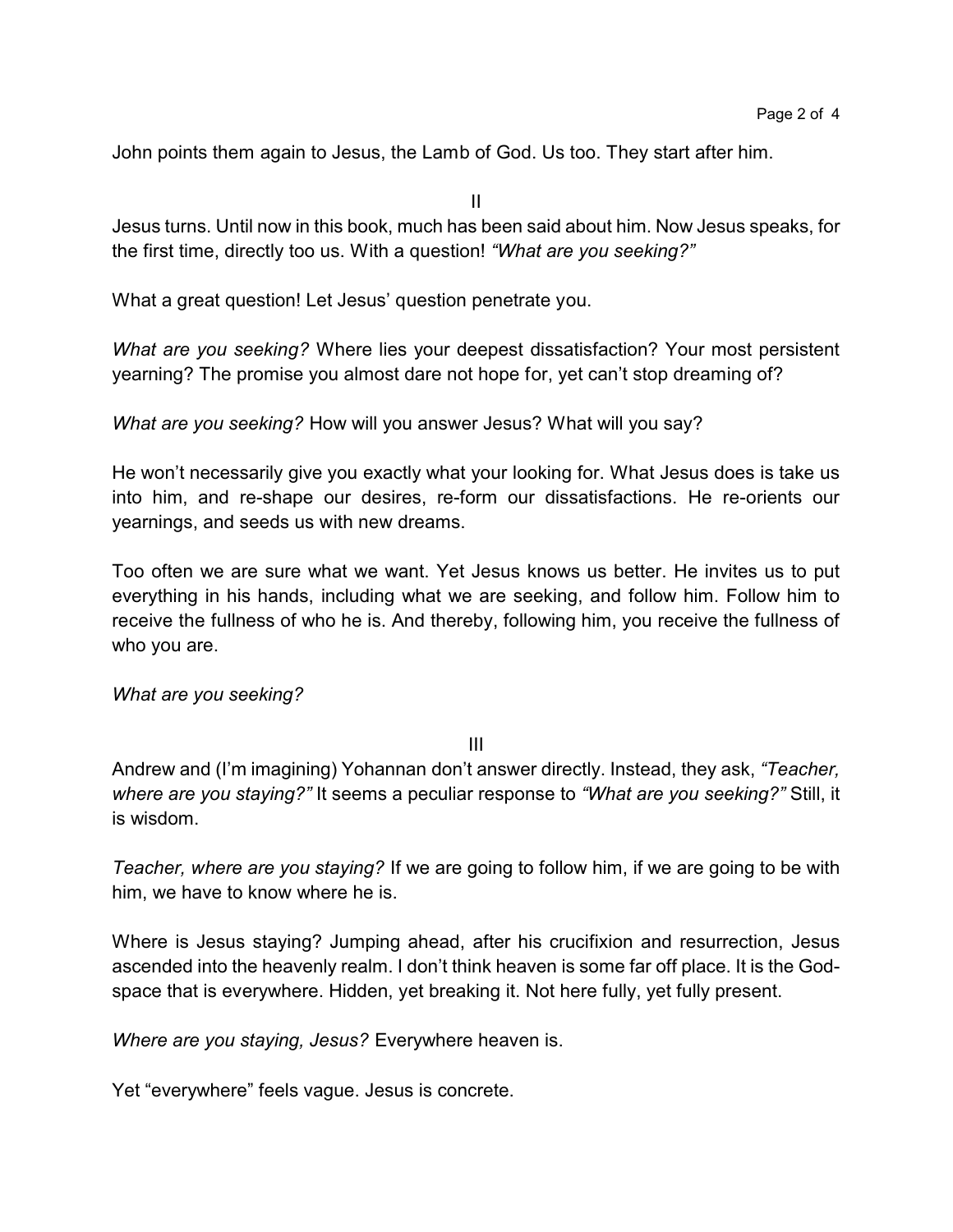*Where are you staying, Jesus?* Wherever we are together, sisters and brothers brought together in him, Jesus is right here. Wherever we share broken bread and pass wine, Jesus is right here. Wherever we crack open and digest these Bible writings which bear witness to him, he is right here.

*Where are you staying, Jesus?* Where someone is hungry, Jesus is there, hungry. Where someone is captive, Jesus is behind bars. Where someone is ill, Jesus is running a fever. Where a stranger is welcomed, Jesus is ushered to the best seat. Where someone is clothed, Jesus gets dressed. Where someone is being abused, terrorized, murdered, Jesus is there, abused, terrorized, murdered. Where they gave the death penalty to two bandits, and a third between them . . .

*Where are you staying, Jesus?* It might be the best question for us to ask. *Where are you staying, Jesus?* Because wherever he is, we need to be.

## IV

They ask Jesus, *"Where are you staying?"* Jesus says to them, and you, *"Come and you will see!"* It is a promise. Jesus makes a promise. *"You will see!"*<sup>1</sup>

They go. They do not know what they will see. But they trust enough to follow.

When I follow Jesus, I don't know where he is going to take me. I don't know where he is going with me. Believe me, I'd like to know. Honestly, I'd really like to set the itinerary. But that is not what "following" is about. I don't know what he is going to take me to see. But, I trust it is going to be good, because I'll be seeing it with him.

He takes us places we never imagine. He shows us things we've never pictured. Wonders to behold. Tragedies to walk in. Because he takes us into the real world. That's where he is staying, always in the real world. When we are here, worshipping, we are in the real world. Because Jesus is here, and he is in the real world. When he brings us anywhere, we are in in the real world, because Jesus is there. I might lose everything. But it will still be good, because I'll be with the One who holds everything.

*"Come and you will see,"* promises Jesus.

 $\sqrt{ }$ 

They went with Jesus to where he was staying. We don't know what they talked about.

Bruner, 103.